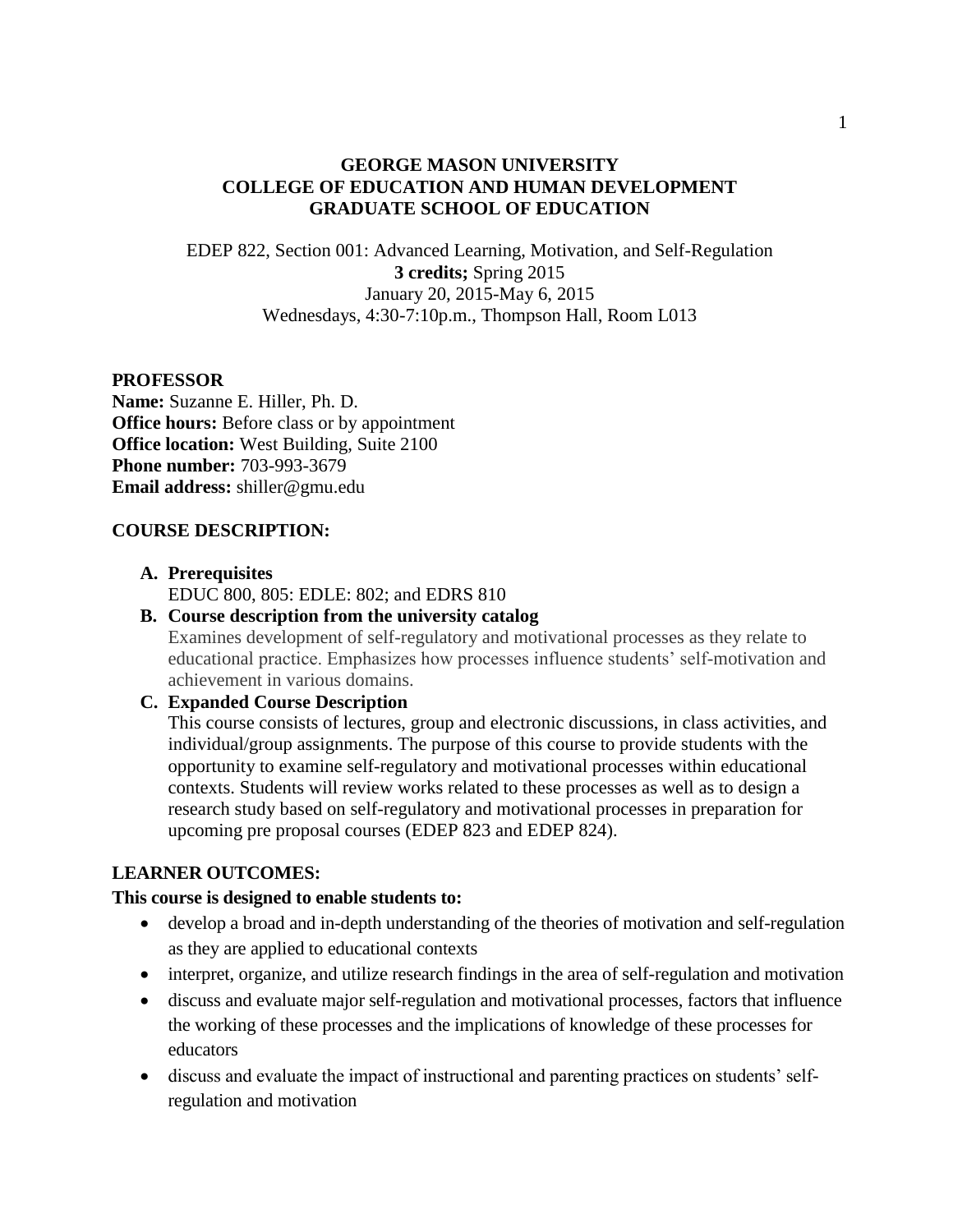- discuss the social factors involved in the development of student self-regulation
- discuss and evaluate theory and research on the impact of specific self-regulatory processes on students' motivation and achievement
- develop and reinforce students' critical thinking, oral, and writing skills

## **RELATIONSHIP TO PROGRAM GOALS AND PROFESSIONAL ORGANIZATIONS:**

**The program goals are consistent with the following Learner-Centered Psychological Principles outlined by the American Psychological Association Presidential Task Force in Education (APA, Division 15)**

- Principle 1: The Nature of Learning Process
- Principle 2: Goals of the Learning Process
- Principle 3: Construction of Knowledge
- Principle 4: Strategic Thinking
- Principle 5: Thinking about Thinking
- Principle 6: Context of Learning
- Principle 7: Motivational and Emotional Influences on Learning
- Principle 8: Intrinsic Motivation to Learn
- Principle 9: Effects of Motivation on Effort
- Principle 11: Social Influences on Learning
- $\bullet$  Principle 13: Learning and Diversity

For more information please see:

American Psychological Association (1997). Learner-Centered Psychological Principles: Guidelines for the Teaching of Educational Psychology in Teacher Education Programs. Retrieved October 14, 2002 from [http://www.apa.org](http://www.apa.org/)

## **REQUIRED TEXT**

Bembenutty, H., Cleary, T., & Kitsantas, A., (2013). *Self-regulated learning applied across diverse disciplines. A tribute to Barry J. Zimmerman*. Charlotte, NC: Information Age Publishing.

## **OPTIONAL TEXTS**

Bandura, A. (1997). *Self-efficacy: the exercise of control*. New York: W. H Freeman.

Boekaerts, M., Pintrich, P. R., & Zeider, M. (2005). *The handbook of self-regulation*. San Diego, CA: Academic Press.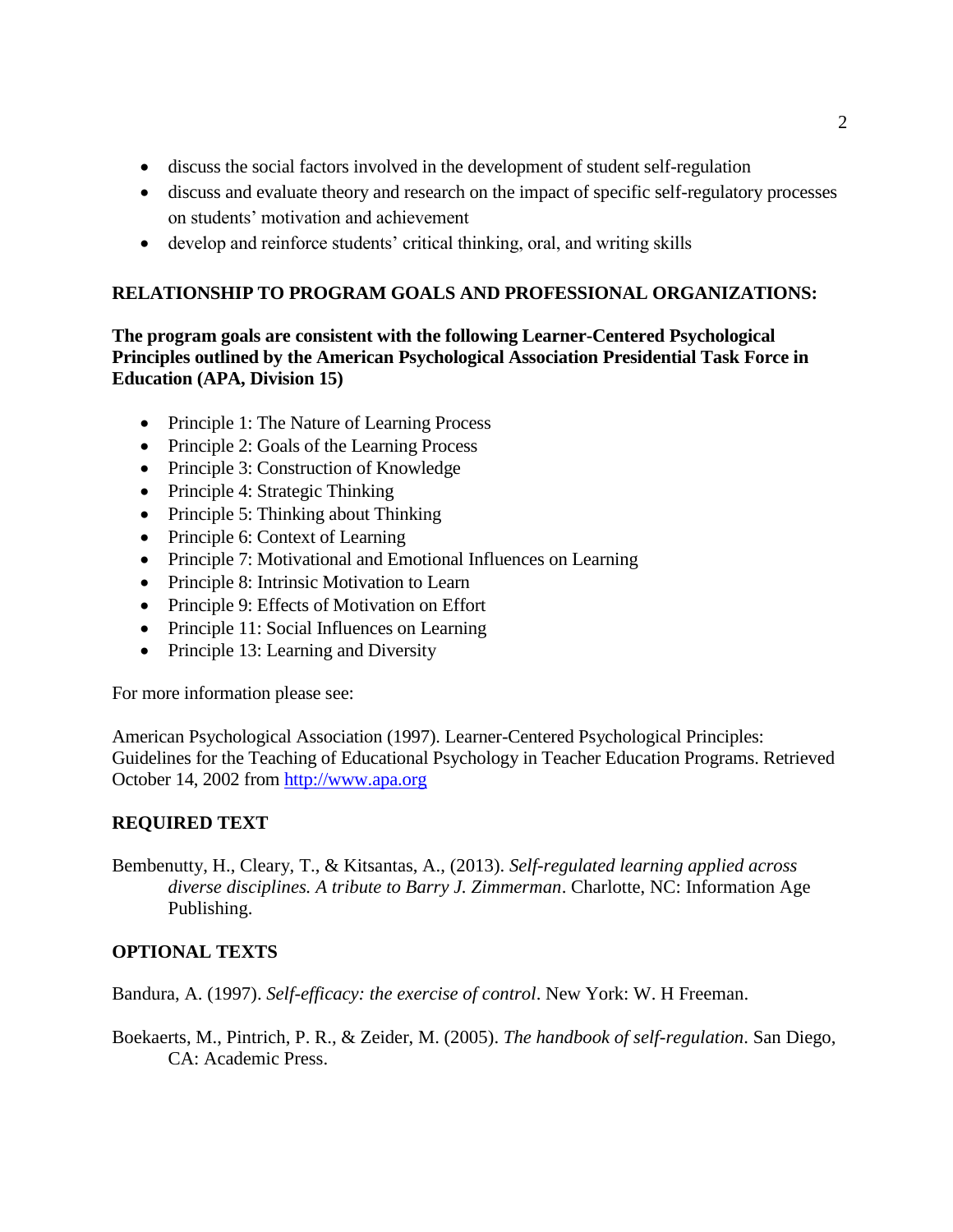- Elliot, A. J., & Dweck, C. S. (2005). *The handbook of competence and motivation*. New York, NY: Guilford Press.
- Ford, M. E. (1992). *Motivating humans: Goals, emotions, and personal agency beliefs*. Newbury Park, CA: Sage Publications.
- Schunk, D. H. & Zimmerman, B. J. (2011). *Handbook of Self-Regulation of Learning and Performance*. New York, NY: Routledge.
- Schunk, D.H., & Zimmerman, B.J. (2008). *Motivation and self-regulated learning: Theory, research and application*. New York, NY: Laurence Erlbaum Associates.
- Schunk, D. H., & Zimmerman, B.J. (1998). *Self-regulated learning: From teaching to selfreflective practice*. New York, NY: Guilford Press.
- Zimmerman, B.J., & Schunk, D.H. (2009). *Self-regulated learning and academic achievement: Theoretical perspectives* (2<sup>nd</sup> ed.). New York, NY: Routledge.
- Zimmerman, B.J., & Schunk, D.H. (2003). *Educational psychology: A century of contributions*. New York, NY: Routledge.
- Zimmerman, B.J., & Schunk, D.H. (2001). *Self-regulated learning and academic achievement: Theoretical perspectives.* New York, NY: Routledge.
- Zimmerman, B. J. Bonner, S., & Kovach, R. (1996). *Developing self-regulated learners: Beyond achievement to self-efficacy*. Washington D. C.: American Psychological Association.

### **ASSIGNED REQUIRED READING LIST**

#### **Please see the list on pp. 8-10. These articles are located in Blackboard.**

### **COURSE REQUIREMENTS**

It is expected that each of you will:

- read all assigned materials for the course.
- critique, present/discuss an article in class\*
- participate in classroom activities that reflect critical reading of materials
- complete assignments\*
- write a research proposal and present in a poster session\*
- complete the self-change project
- attend each class session

\*Late assignments will not be accepted by the instructor. If an emergency occurs please notify the instructor in advance.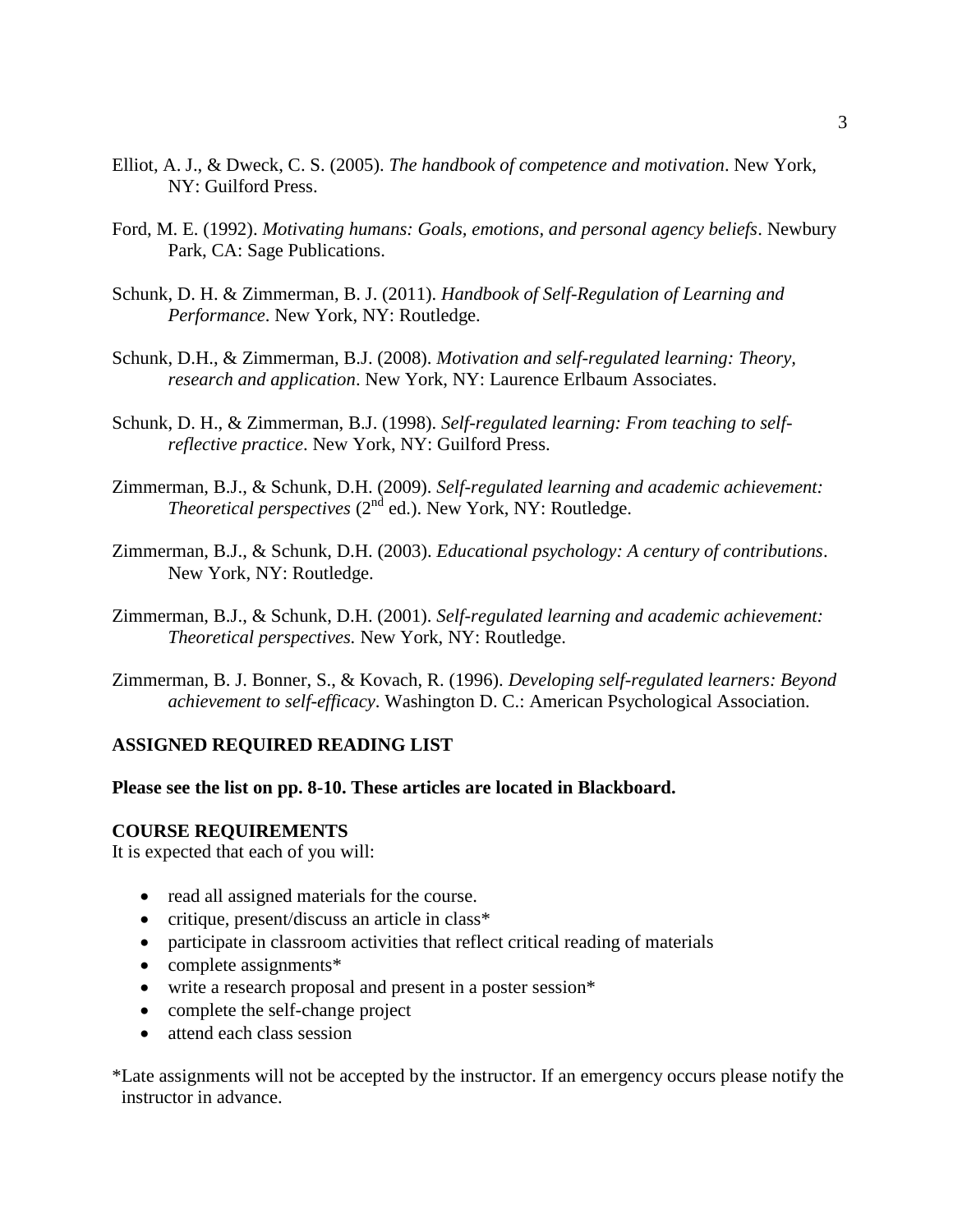## **COLLEGE OF EDUCATION AND HUMAN DEVELOPMENT STATEMENT OF EXPECTATIONS:**

All students must abide by the following:

• Students are expected to exhibit professional behavior and dispositions. See http://gse.gmu.edu/facultystaffres/profdisp.htm for a listing of these dispositions.

• Students must follow the guidelines of the University Honor Code. See http://oai.gmu.edu/honor-code/<http://oai.gmu.edu/honor-code> and http://universitypolicy.gmu.edu/policies/responsible-use-of computing/<http://universitypolicy.gmu.edu/1301gen.html> for the full honor code.

Please note that: Plagiarism encompasses the following:

• Presenting as one's own the words, the work, or the opinions of someone else without proper acknowledgment.

• Borrowing the sequence of ideas, the arrangement of material, or the pattern of thought of someone else without proper acknowledgment." o (from Mason Honor Code online at http:// oai.gmu.edu/honor-code/)

• Paraphrasing involves taking someone else's ideas and putting them in your own words. When you paraphrase, you need to cite the source.

• When material is copied word for word from a source, it is a direct quotation. You must use quotation marks (or block indent the text) and cite the source.

• Electronic tools (e.g., SafeAssign) may be used to detect plagiarism if necessary.

• Plagiarism and other forms of academic misconduct are treated seriously and may result in disciplinary actions.

• Students with disabilities who seek accommodations in a course must be registered with the GMU Office of Disability Services (ODS) and inform the instructor, in writing, at the beginning of the semester. See http://www2.gmu.edu/dpt/unilife/ods/ or call 703-993-2474 to access the ODS.

## **COURSE EVALUATION**

**1. Research Proposal and Presentation** *(50 points, 10 points respectively)***:** Students will write a research proposal that focuses in the area of self-regulated learning and motivation in a specific content area of interest. The research proposal will be submitted as a final term paper, and it will be presented in a poster session at the end of the semester following APA presentation guidelines. Research papers must adhere to the APA Publication Manual Guidelines.

**2. Comparison of Motivation and Self-Regulated Learning Theoretical Perspectives** *(10 points)*: Students will be asked to develop a chart and compare and contrast theoretical models of motivation and self-regulated learning.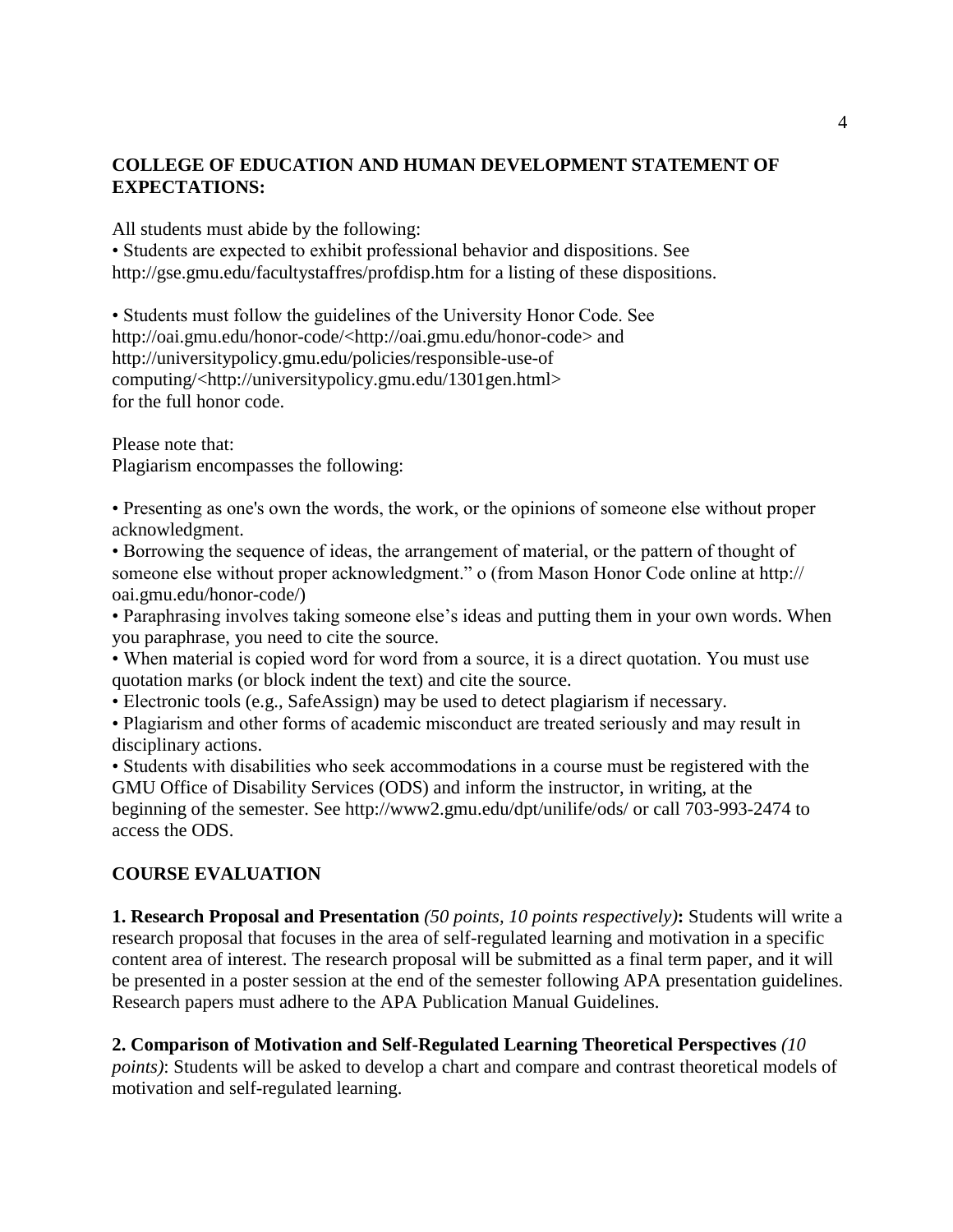**3. Self-Change Project** *(10 points)***:** Students must select some aspect of their behavior which they wish to improve, and then design and implement a self-change project. Using a single subject design, students will incorporate an intervention based on a Self-Regulated Learning Theory to change a particular aspect of their behavior. Students will present their projects in class orally.

**4. Article Critique on Self-Regulated Learning and Motivation** *(10 points)***:** Students will be asked to identify and write a critique of one empirical research article related to assigned readings. The critique should include the following parts: purpose, methods (if applicable), results (if applicable) and critical comments as well as your reflections about the article. Informally, students will discuss their article in class. Students will also discuss the theoretical framework of the article based on the assigned readings.

**5. Class Participation and Attendance Policy** *(10 points)***:** Because of the importance of lecture and discussion to your total learning experience, I wish to encourage you to both attend and participate in class regularly. Attendance, punctuality, preparation, and active contribution to small and large group efforts are essential. These elements of your behavior will reflect the professional attitude implied in the course goals and will account for 10% of your course grade. With reference to the grading scale described later in this syllabus, you will note that this percentage is equivalent to a full letter grade. Students who must miss a class must notify the instructor (preferably in advance) and are responsible for completing all assignments and readings for the next class. Late assignments will not be accepted unless a serious emergency arises and the instructor is notified promptly.

## **Rubrics for each assignment are listed following the tentative course schedule.**

### **Grading Policy**

| <b>Research Proposal</b>                             | 50 pts    |
|------------------------------------------------------|-----------|
| <b>Research Presentation</b>                         | $10$ pts  |
| Comparison of Motivation and Self-Regulated Learning | $10$ pts  |
| <b>Theoretical Perspectives</b>                      |           |
| Self-Change Project                                  | $10$ pts  |
| <b>Article Critique</b>                              | $10$ pts  |
| <b>Class Participation and Attendance</b>            | $10$ pts  |
| <b>TOTAL</b>                                         | $100$ pts |

### **Letter grades will be assigned as follows:**

A+ 98-100% A 93-97.49% A- 90-92.49% B+ 88-89.49% B 83-87.49% B- 80-82.49% C 70- 79.49% F below 70%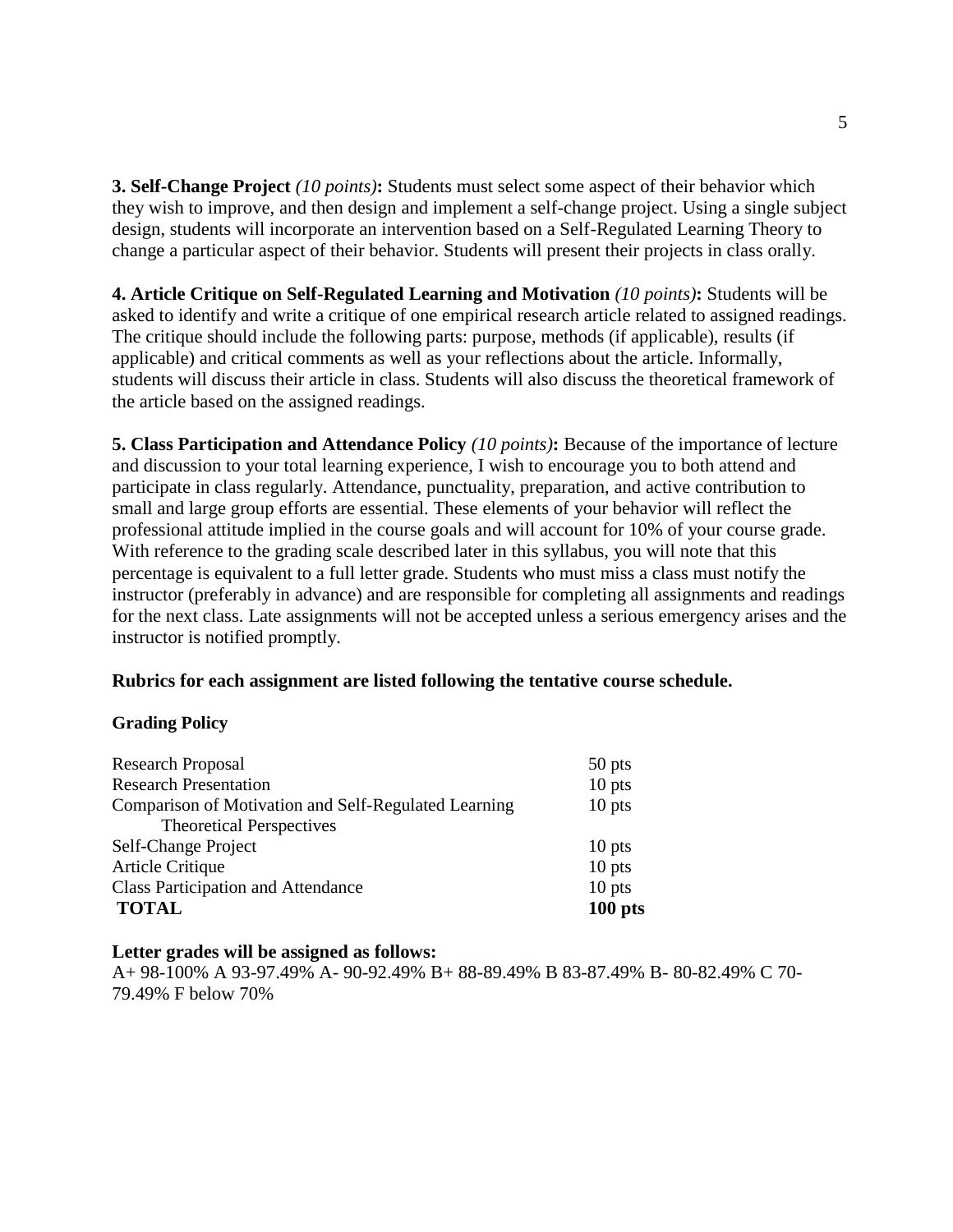## **GMU POLICIES AND RESOURCES FOR STUDENTS**

- a. Students must adhere to the guidelines of the George Mason University Honor Code (See **http://oai.gmu.edu/honor-code/**).
- b. Students must follow the university policy for Responsible Use of Computing (See **http://universitypolicy.gmu.edu/policies/responsible-use-of-computing/**).
- c. Students are responsible for the content of university communications sent to their George Mason University email account and are required to activate their account and check it regularly. All communication from the university, college, school, and program will be sent to students solely through their Mason email account.
- d. The George Mason University Counseling and Psychological Services (CAPS) staff consists of professional counseling and clinical psychologists, social workers, and counselors who offer a wide range of services (e.g., individual and group counseling, workshops and outreach programs) to enhance students' personal experience and academic performance (See **<http://caps.gmu.edu/>**).
- e. Students with disabilities who seek accommodations in a course must be registered with the George Mason University Office of Disability Services (ODS) and inform their instructor, in writing, at the beginning of the semester (See **<http://ods.gmu.edu/>**).
- f. Students must follow the university policy stating that all sound emitting devices shall be turned off during class unless otherwise authorized by the instructor.
- g. The George Mason University Writing Center staff provides a variety of resources and services (e.g., tutoring, workshops, writing guides, handbooks) intended to support students as they work to construct and share knowledge through writing (See **<http://writingcenter.gmu.edu/>**).

## **PROFESSIONAL DISPOSITIONS**

Students are expected to exhibit professional behaviors and dispositions at all times.

## **CORE VALUES COMMITMENT**

The College of Education and Human Development is committed to collaboration, ethical leadership, innovation, research-based practice, and social justice. Students are expected to adhere to these principles. For additional information about the core values, please visit our website. See<http://cehd.gmu.edu/values/>

For additional information on the College of Education and Human Development, Graduate School of Education, please visit our website http://gse.gmu.edu.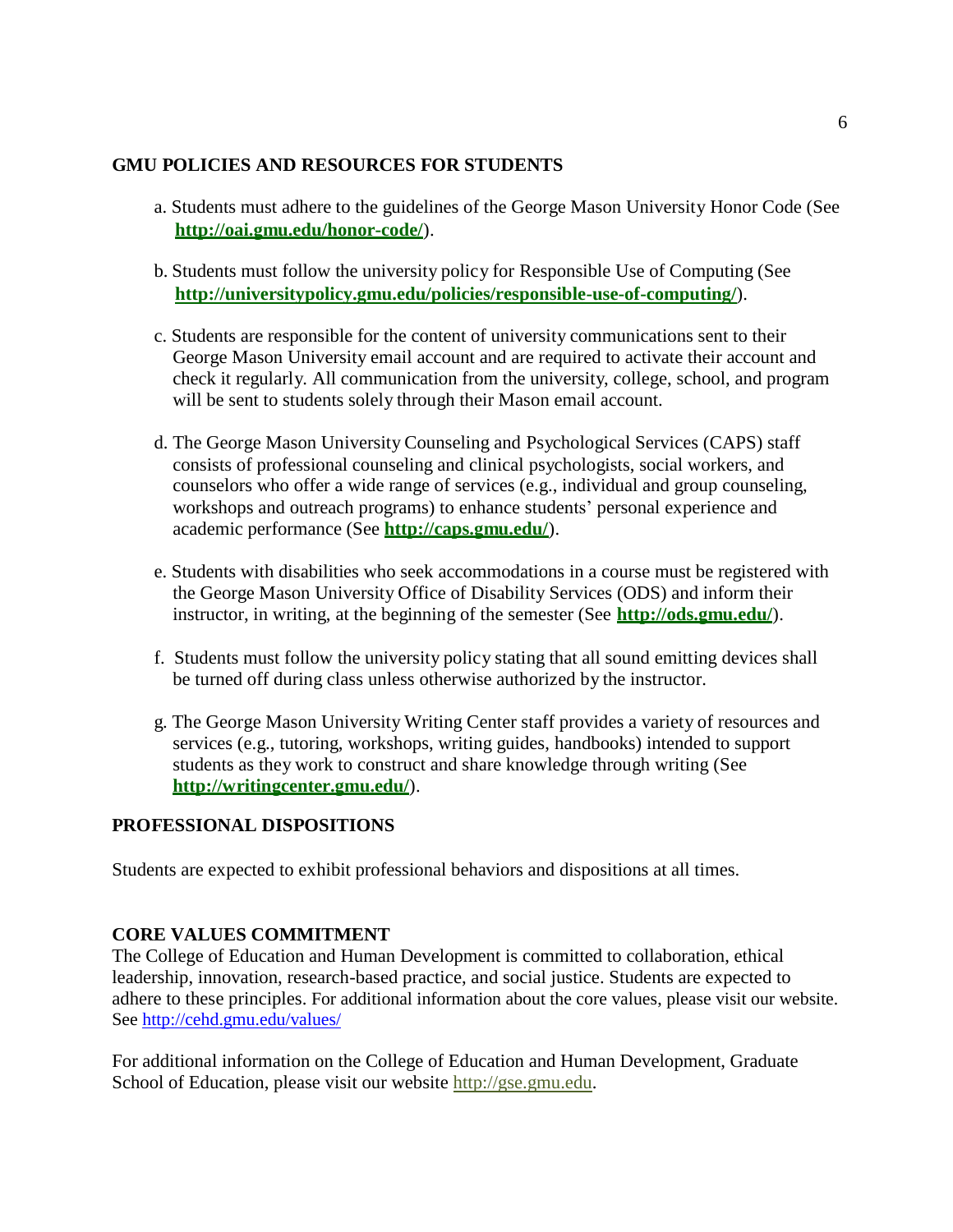For additional information on the Certificate in Data-Driven Decision-Making, please visit our website. See<http://gse.gmu.edu/programs/edpsych/academics/certificate>

For additional information about the advanced degrees in Educational Psychology, please visit our website. See<http://gse.gmu.edu/programs/edpsych/>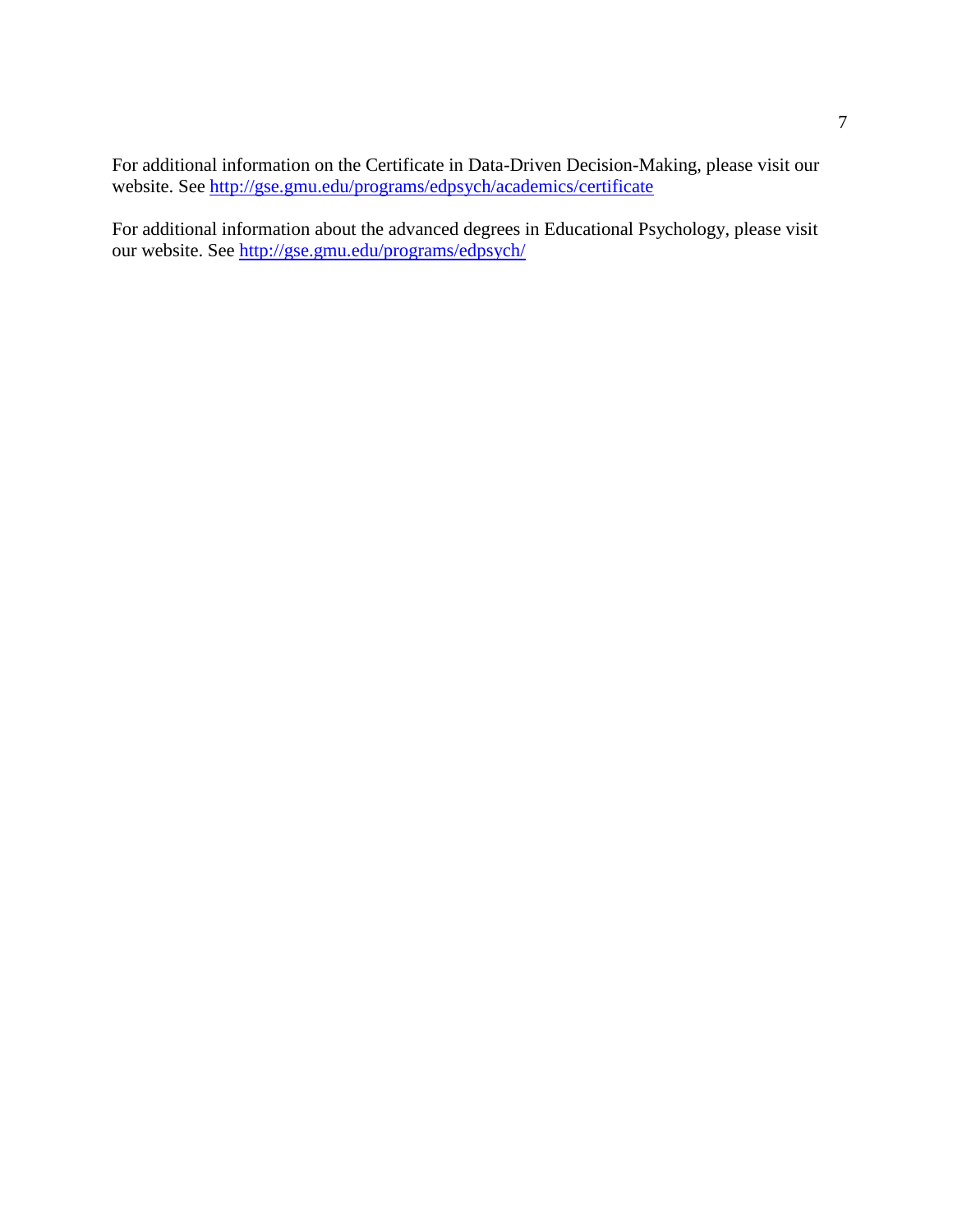### **READING LIST**

Bandura, A. (1997). Self-efficacy: The exercise of control. New York: W. H. Freeman.

- Credé, M., & Kuncel, N. (2008). Study habits, skills, and attitudes: The third pillar supporting academic performance. *Perspectives on Psychological Science, 3*(6), 425-453. doi: doi.org/10.1111/j.1745-6924.2008.00089.x
- Cleary, & Chen (2009). Self-regulation, motivation, and math achievement in middle school: Variations across grade level and math context. *Journal of School Psychology, 47*, 291- 314. doi: 10. 1016/j.jsp.2009.04.002
- DiBenedetto, M. K., & Zimmerman, B. J. (2013). Construct and predictive validity of microanalytic measures of students' self-regulation of science learning. *Learnng and Individual Differences 26*, 30-41: doi.org/10.1016/j.lindif.2013.04.004
- Ericcson, K. A., & Ward, P. (2007). Capturing the naturally occurring superior performance of experts in the laboratory: Toward a science of expert and exceptional performance. *Current Directions in Psychological Science, 16*, 346-350. doi: 10.1111/j.1467- 8721.2007.00533.x
- Ford, M. E. (1992). Motivating humans: Goals, emotions, and personal agency beliefs. Newbury Park, CA: Sage Publications (Chapters 6 & 7).
- Hiller, S. E., & Kitsantas, A. (2014). Fostering student metacognition and motivation in STEM through citizen science programs. In A. Peña-Ayala's (Ed.) *Metacognition: Fundaments, Applications, and Trends*. Cham, Switzerland: Springer (Chapter 8).
- Kitsantas, A. (2002). Test preparation and test performance: A self-regulatory analysis. *Journal of Experimental Education, 70*(2), 101-113. doi: 0.1080/00220970209599501
- Kitsantas, A., & Zimmerman, B. J. (2009). College students' homework and academic achievement: The mediating role of self-regulatory beliefs. *Metacognition Learning, 4*, 97-110. doi: 10.1007/s11409-008-9028-y
- Kitsantas, A., & Zimmerman, B. J. (2005). Enhancing self-regulation of practice: The influence of graphing and self-evaluative standards. *Metacognition and Learning, 3*(1), 201-212. doi.org/10.1007/s11409-006-9000-7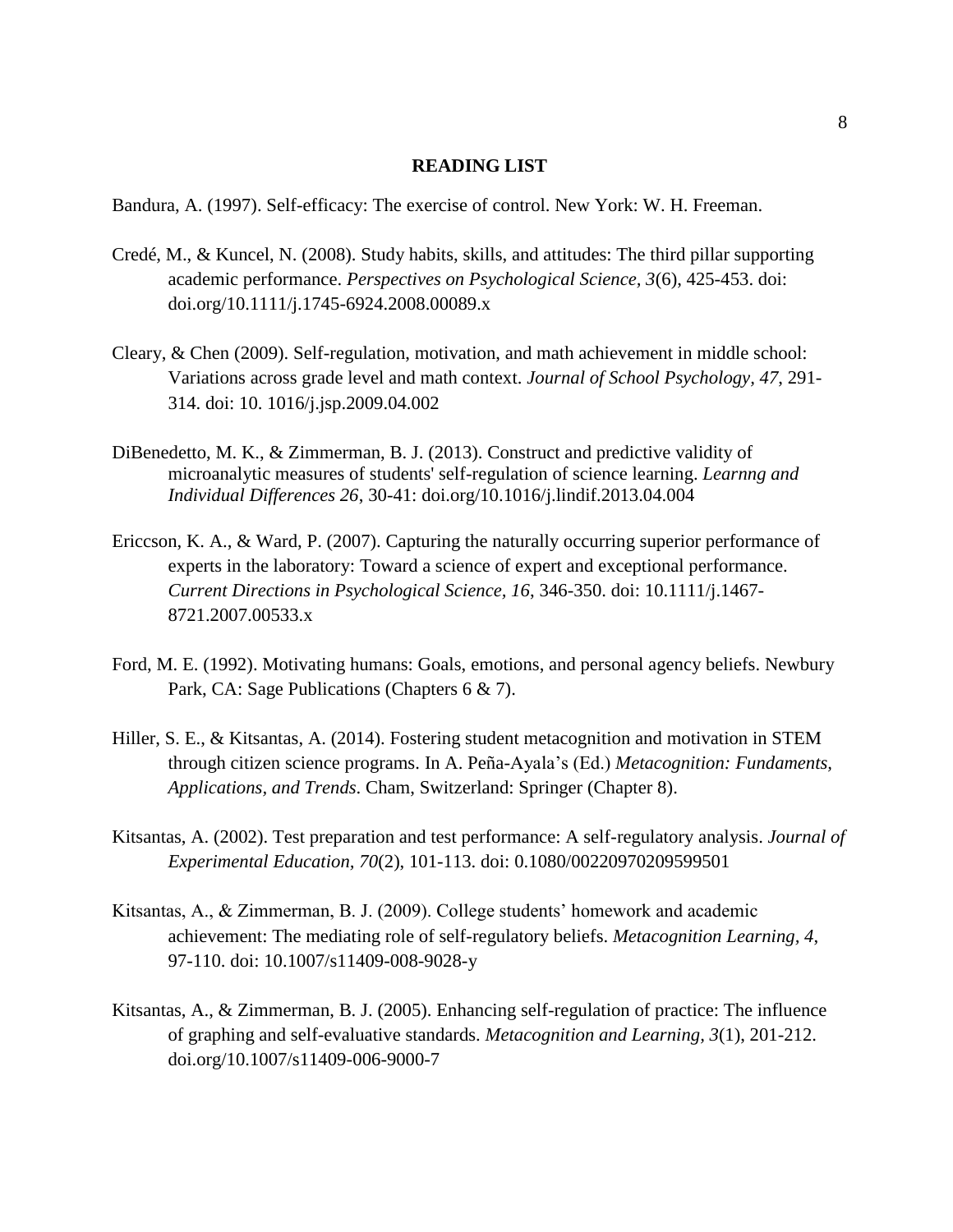- Pajares, F., & Miller, M. D. (1994). Role of self-efficacy and self-concept beliefs in mathematical problem solving: A path analysis. *Journal of Educational Psychology, 86*, 193-203. doi.org/10.1037//0022-0663.86.2.193
- Patterson-Hazley, M., & Kiewra, K. A. (2012). Conversations with four highly productive educational psychologists: Patricia Alexander, Richard Mayer, Dale Schunk, and Barry Zimmerman. *Educational Review*, 1-27. doi: 10.1007/s10648-012-9214-y
- Pintrich, P.R. (2000). An achievement goal theory perspective on issues in motivation terminology, theory, and reseach. *Contemporary Educatonal Pscyhology, 25*, 92-104. doi: 10.1006/ceps.1999.1017
- Ryan, A. M., Gheen, M. H., & Midegley, C. (1998). Why do some students avoid askng for help? An examination of the interplay among students' academic efficacy, teachers' socialemotonal role, and the classroom goal structure. *Journal of Educational Psychology, 90*, 528-535. doi: 10.1037//0022-0663.90.3.528
- Schraw, G. (1998). Promoting general metacognitve awareness. *Instructional Science, 26*, 113- 126. doi: 10.1007/978-94-017-2243-8\_1
- Schunk, D. H. (1994). Self-regulation of self-efficacy and attrbutons in academic settngs. N D. H. Schunk & B. J. Zimmerman (Eds.), *Self-Regulation of Learning and Performance: Issues and Educational Applications* (chapter 4). Hillsdale, NJ: Lawrence Elbaum.
- Zimmerman, B. J. (1989a). A social cognitive view of self-regulated academic learning. *Journal of Educational Psychology*, *81*, 329–339. doi:10.1037//0022-0663.81.3.329
- Zimmerman, B. J. (1989b). Models of self-regulated learning and academic achievement. In B.J. Zimmerman & D. H. Schunk (Eds.), *Self-regulation: Theory, research, and applications* (pp. 13-39), Orlando, FL: Academic Press.
- Zimmerman, B. J. (2000). Attaining self-regulation: A social cognitive perspective. In M. Boekaerts, P. Pintrich, & M. Zeidner (Eds.), *Handbook of self-regulation* (pp. 13– 39). San Diego, CA: Academic Press.
- Zimmerman, B. J. (2008). Investigating self-regulation and motivation: Historical background, methodological developments, and future prospects. *American Educational Research Journal*, *45*, 166–183. doi:10.3102/0002831207312909
- Zimmerman, B. J. (2013). From cognitive modeling to self-regulation: A social cognitive career path. *Educational Psychologist, 48*(3), 135-147. doi: 10.1080/00461520.2013.794676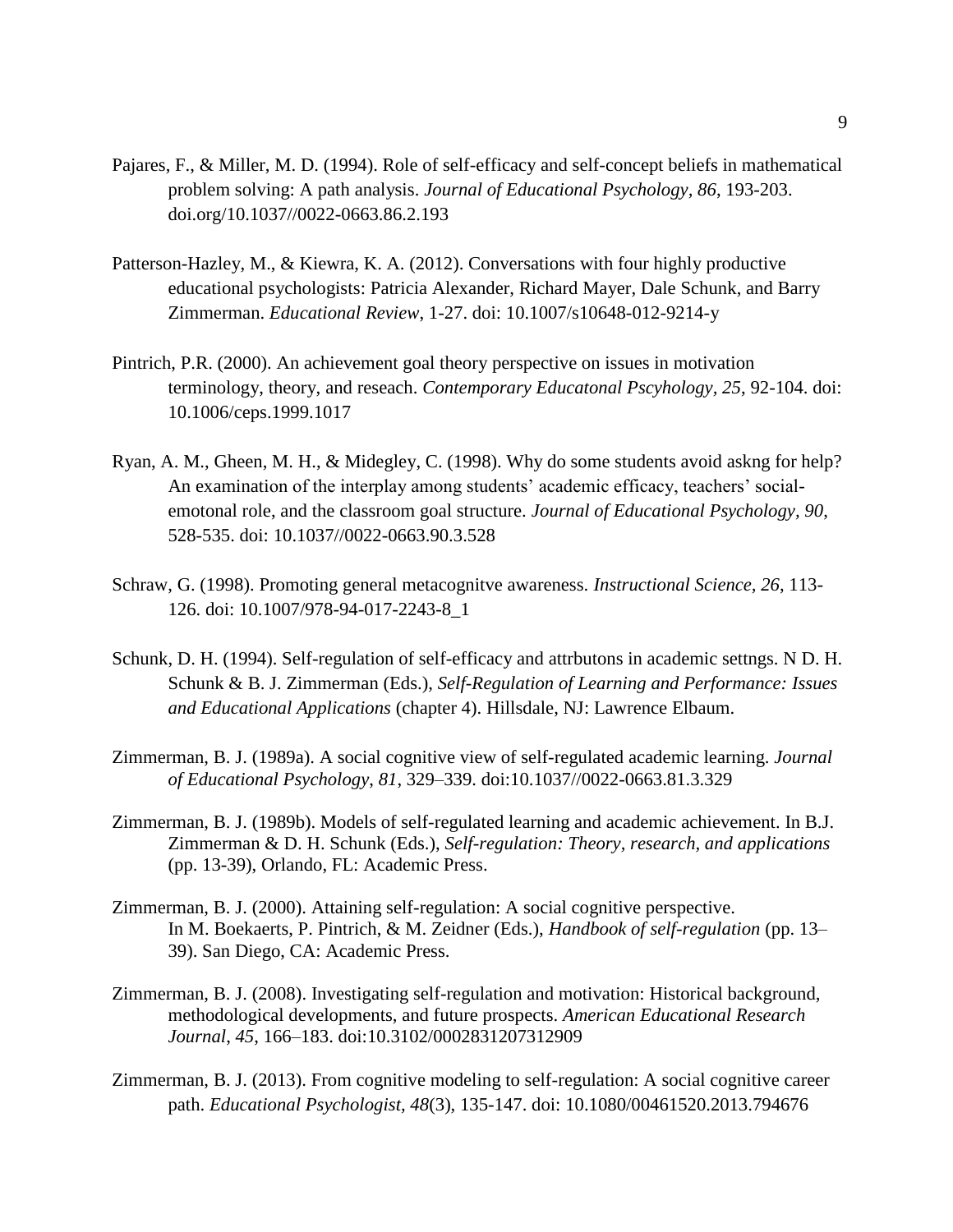- Zimmerman, B. J., & Kitsantas, A. (1997). Developmental phases in self-regulation: Shifting from process to outcome goals. *Journal of Educational Psychology*, *89*, 29–36. doi:10.1037//0022-0663.89.1.29
- Zimmerman, B. J., & Kitsantas, A. (1999). Acquiring writing revision skill: Shifting from process to outcome self-regulatory goals. *Journal of Educational Psychology*, *91*, 1–10. doi:10.1037//0022-0663.91.2.241
- Zimmerman, B. J., & Kitsantas, A. (2005). The hidden dimension of personal competence: Selfregulated learning and practice. N A. J. Elliot and C. S. Dweck (Eds.), Handbook of Competence and Motivation. New York: Guilford Press.
- Zimmerman, B. J., & Kitsantas A. (2007). Reliability and validity of Self-effcacy for Learning Form (SELF) scores of college students. *Journal of Psychology, 215*(3), 157-163. doi: 10.1027/0044-3409.215.3.157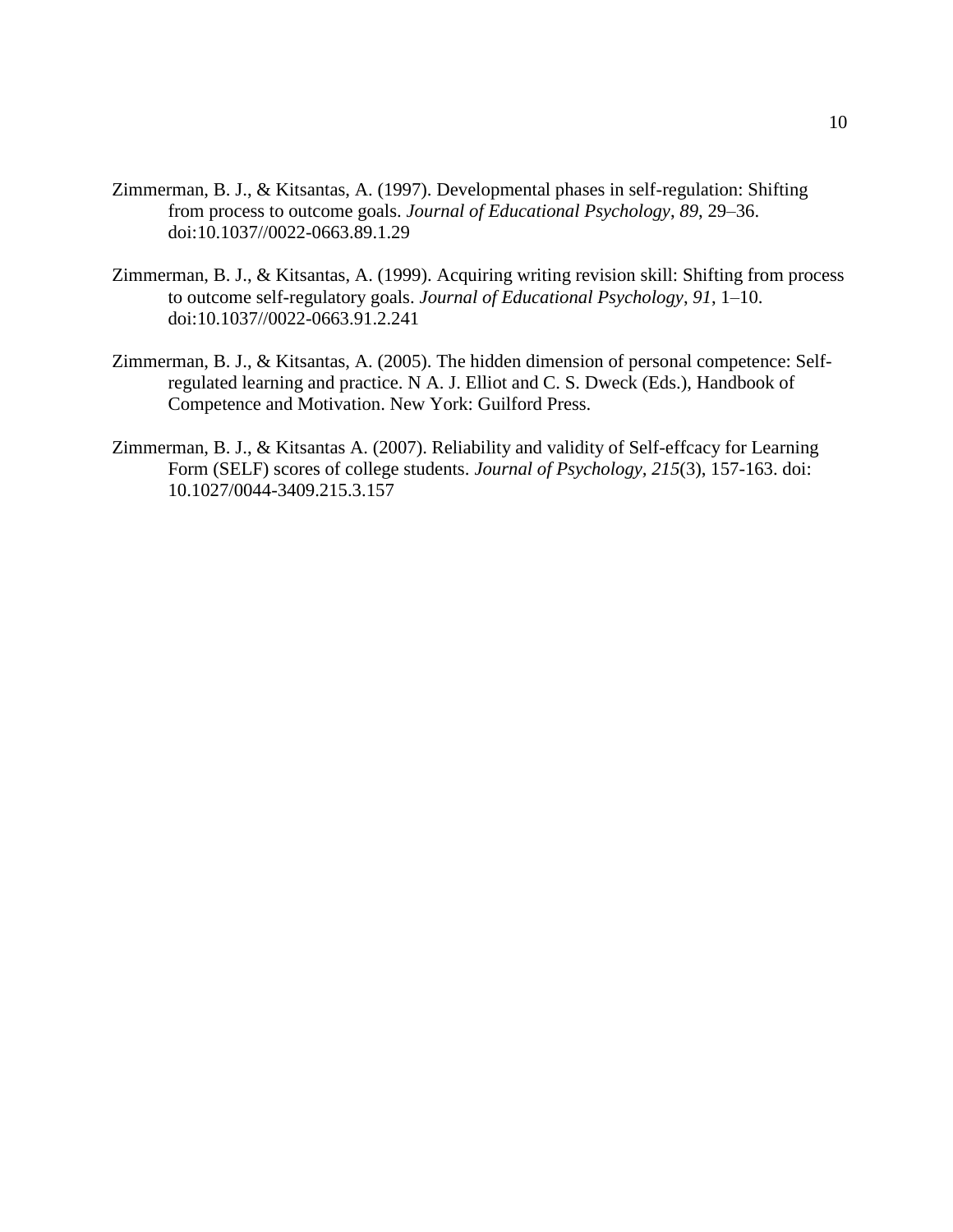## **TENTATIVE COURSE ORGANIZATION AND SCHEDULE:**

| <b>Date</b>       | <b>Topic</b>                                                                                                                          | <b>Assigned Readings Due</b><br>(B, C, K-Bembenutty, Cleary, &<br>Kitsantas, 2013)                                  | <b>Work Due</b>                                                                                                                             |
|-------------------|---------------------------------------------------------------------------------------------------------------------------------------|---------------------------------------------------------------------------------------------------------------------|---------------------------------------------------------------------------------------------------------------------------------------------|
| Session 1<br>1/21 | Review Syllabus<br>Introduction and Overview                                                                                          |                                                                                                                     |                                                                                                                                             |
| Session 2<br>1/28 | Research Design: An Overview<br>Historic Origins of Research on Self-<br>Regulated Learning and Motivation I                          | Zimmerman (1989b)<br>Ford (1992), Chapter 6                                                                         |                                                                                                                                             |
| Session 3<br>2/04 | Research Design: Types of Research<br><b>Studies</b><br>Historic Origins of Research on Self-<br>Regulated Learning and Motivation II | Zimmerman (1989a)<br>Zimmerman (2008)<br>Zimmerman (2013)                                                           |                                                                                                                                             |
| Session 4<br>2/11 | Self-Regulation and Motivation:<br>A Social Cognitive Perspective                                                                     | Zimmerman (2000)<br>Bandura (1997)<br>Schunk & Usher in B, C, K                                                     | Due: Compare and contrast different<br>theoretical perspectives of self-<br>regulation and motivation. Post on<br><b>Blackboard.</b>        |
| Session 5<br>2/18 | Dimensions and Processes of Self-<br><b>Regulation and Motivation</b>                                                                 | DiBenedetto & Zimmerman (2013)<br>Patterson-Hazley & Kiewra (2012)<br>Cleary & Labun in B, C, K                     | Due: Topic of Interest Summary<br>Statement/10 empirical studies (APA<br>style). E-mail for instructor feedback.<br><b>Article Critique</b> |
| Session 6<br>2/25 | Development of Self-Regulation and<br>Motivation                                                                                      | Zimmerman and Kitsantas (2005)<br>Ford (1992), Chapter 7<br>Zimmerman and Kitsantas (1997)<br>Bembenutty in B, C, K | Begin Self-Change Project<br>Article Critique                                                                                               |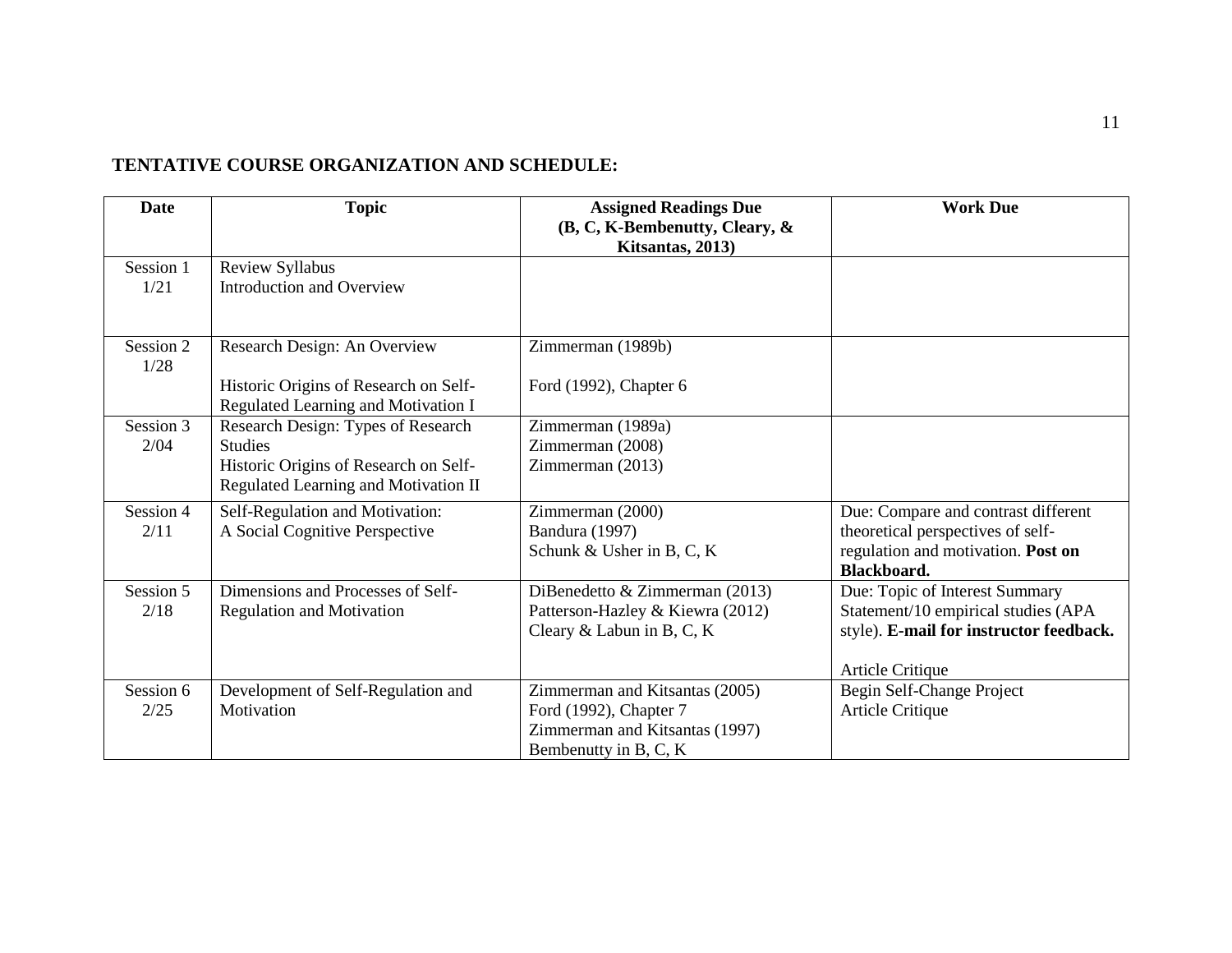| <b>Date</b>        | <b>Topic</b>                                                                                               | <b>Assigned Readings Due</b>                                                                                            | <b>Work Due</b>                                                                                                                                          |
|--------------------|------------------------------------------------------------------------------------------------------------|-------------------------------------------------------------------------------------------------------------------------|----------------------------------------------------------------------------------------------------------------------------------------------------------|
| Session 7<br>3/04  | Self-Regulation/Motivation: Goals                                                                          | Zimmerman & Kitsantas (1999)<br>Pintrich (2000)                                                                         | Due: Draft literature review and method<br>section outline. <b>E-mail for instructor</b> $\frac{1}{2}$<br>feedback.<br><b>Article Critique</b>           |
|                    |                                                                                                            | <b>Spring Break</b>                                                                                                     |                                                                                                                                                          |
| Session 8<br>3/18  | Self-Regulation/Motivation Beliefs                                                                         | Pajares & Miller (1994)<br>Zimmerman & Kitsantas (2007)<br>McPherson, Nielsen, & Renwick, B, C, K                       | Due: Draft literature review and method<br>section. E-mail for instructor<br>feedback.<br>Article Critique                                               |
| Session 9<br>3/25  | Self-Regulation/Motivation:<br><b>Strategies and Metacognition</b>                                         | Kitsantas (2002)<br>Hiller & Kitsantas (2014)<br>Veenman in B, C, K $(2013)$<br>Harris, Graham, & Santangelo in B, C, K | Article Critique                                                                                                                                         |
| Session 10<br>4/01 | No Class-Writing Day<br>Self-Regulation/Motivation:<br><b>Mentoring Students</b>                           | Schraw (1998)<br>Credé & Kuncel (2008)<br>DiBenedetto & White in B, C, K                                                | Continue working on Self-Change<br>Project.                                                                                                              |
| Session 11<br>4/08 | Self-Regulation/Motivation:<br><b>Attributions</b>                                                         | Schunk (1994)<br>Moylan in B, C, K                                                                                      | Due: Self-Change Project. Post on<br><b>Blackboard.</b>                                                                                                  |
| Session 12<br>4/15 | Self-Regulation/Motivation:<br>Self-Monitoring and Self-Evaluation                                         | Kitsantas & Zimmerman (2006)<br>Ericsson & Ward (2007)<br>Pape, Bell, & Yetkin-Özdemir in B, C, K                       | Due: Self-Change Project Informal<br>Presentations.                                                                                                      |
| Session 13<br>4/22 | Self-Regulation/Motivation:<br><b>Help Seeking</b>                                                         | Ryan, Gheen, & Midgely (1998)<br>Karabenick & Berger in B, C, K                                                         | Due: Self-Change Project Informal<br><b>Presentations Continued</b><br>Due: First Full Draft of Research<br>Proposal. E-mail for instructor<br>feedback. |
| Session 14<br>4/29 | <b>LAST CLASS</b><br>Future Directions in Self-Regulation and<br><b>Motivation Research</b><br>Conclusions | Kitsantas, Dabbagh, Huie, & Dass, in B,<br>C, K                                                                         | Due: Poster Session. Post on<br>Blackboard.                                                                                                              |
| $5/06$             |                                                                                                            |                                                                                                                         | Due: Final Research Proposal. Post on<br>Blackboard.                                                                                                     |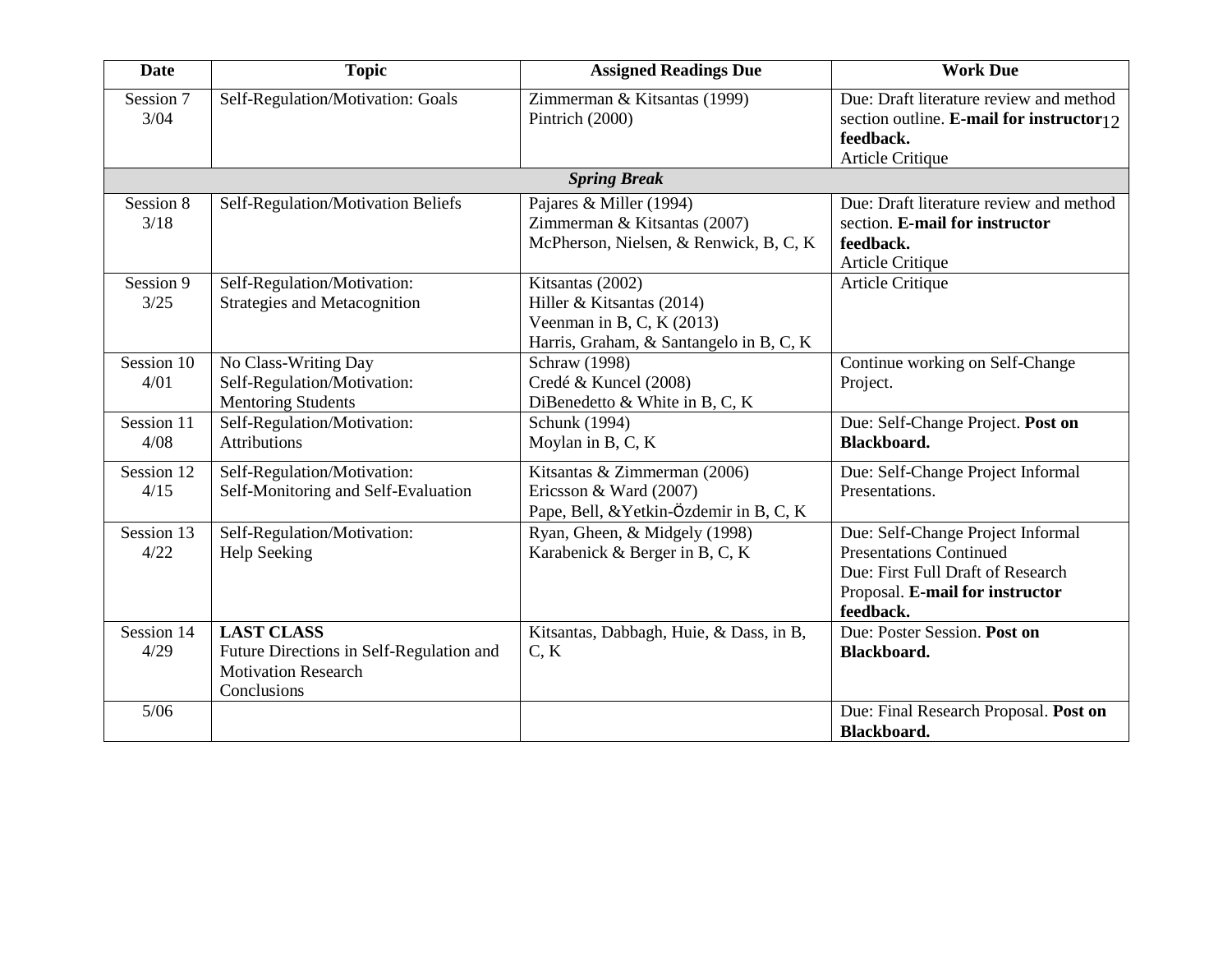## **Research Proposal Rubric**

Students will write a research proposal that focuses on one self-regulatory process (e.g., self-monitoring, goal-setting, etc.), in a specific content area of interest. The research proposal will be submitted as a final term paper, and it will be presented in a poster session at the end of the semester. The paper should include 1) an introduction/literature review, summarizing the theory and key constructs, and identifying research questions/hypotheses 2) method section (i. e., participants, measures, procedures, if needed a description of intervention and design), and 3) discussion of data analysis approach, expected results, limitations, and educational implications. Papers must be submitted on Blackboard on time and must adhere to the APA Publication Manual Guidelines.

| <b>Criteria</b>                                                                                                                                                                                                      | <b>Outstanding (4)</b>                                                                                                                                                                                         | Competent (3)                                                                                                                                                                                                 | Minimal (2)                                                                                                                                                                                                | <b>Unsatisfactory</b> (1)                                                             |
|----------------------------------------------------------------------------------------------------------------------------------------------------------------------------------------------------------------------|----------------------------------------------------------------------------------------------------------------------------------------------------------------------------------------------------------------|---------------------------------------------------------------------------------------------------------------------------------------------------------------------------------------------------------------|------------------------------------------------------------------------------------------------------------------------------------------------------------------------------------------------------------|---------------------------------------------------------------------------------------|
|                                                                                                                                                                                                                      |                                                                                                                                                                                                                | <b>Content</b>                                                                                                                                                                                                |                                                                                                                                                                                                            |                                                                                       |
| <b>Introduction</b><br>Describe the purpose, theoretical<br>basis, and significance of the study<br>Review relevant studies<br>Identify gaps in the literature<br>Establish how the proposed study<br>addresses gaps | Excellent introduction that<br>addressed all four criteria.<br>The theoretical basis and<br>significance of the study has<br>been established and<br>grounded in previous<br>research.                         | Adequate introduction that<br>addressed all four criteria.<br>The theoretical basis and<br>significance of the study<br>has been established and<br>grounded in previous<br>research.                         | Significant weaknesses in all<br>criteria or one or two criteria<br>were not addressed.                                                                                                                    | Three or four criteria<br>were not addressed. The<br>introduction is<br>unacceptable. |
| <b>Research Questions and/or Hypotheses</b><br>State clearly<br>Establish significance<br>Be able to test/research<br>Grounded in existing theory and<br>research                                                    | Excellent research<br>question(s)/hypothesis(es)<br>that were clearly stated,<br>significant,<br>testable/researchable, and<br>grounded in existing theory<br>and research.                                    | Adequate research<br>question(s)/hypothesis(es)<br>that were clearly stated,<br>significant,<br>testable/researchable, and<br>grounded in existing<br>theory and research.                                    | Significant weaknesses in<br>question(s)/hypothesis(es)<br>that were not clearly stated,<br>significant,<br>testable/researchable, and<br>grounded in existing theory<br>and research.                     | The research<br>questions $(s)$ /<br>hypothesis(es) were not<br>provided.             |
| <b>Methods</b><br>Describe<br>Participants<br>O<br>Measures/Operational definitions<br>$\circ$<br>of variables<br>Procedures<br>$\circ$<br>Components appropriate for<br>O<br>selected methodological                | Excellent description of the<br>methodology including<br>participants,<br>measures/operational<br>definitions of variables, and<br>procedures. Additional<br>components relevant to<br>selected methodological | Adequate description of<br>the methodology including<br>participants,<br>measures/operational<br>definitions of variables,<br>and procedures. Additional<br>components relevant to<br>selected methodological | Significant weaknesses in<br>the description of the<br>methodology including<br>participants,<br>measures/operational<br>definitions of variables, and<br>procedures. Additional<br>components relevant to | Sections of the method<br>section were not<br>included.                               |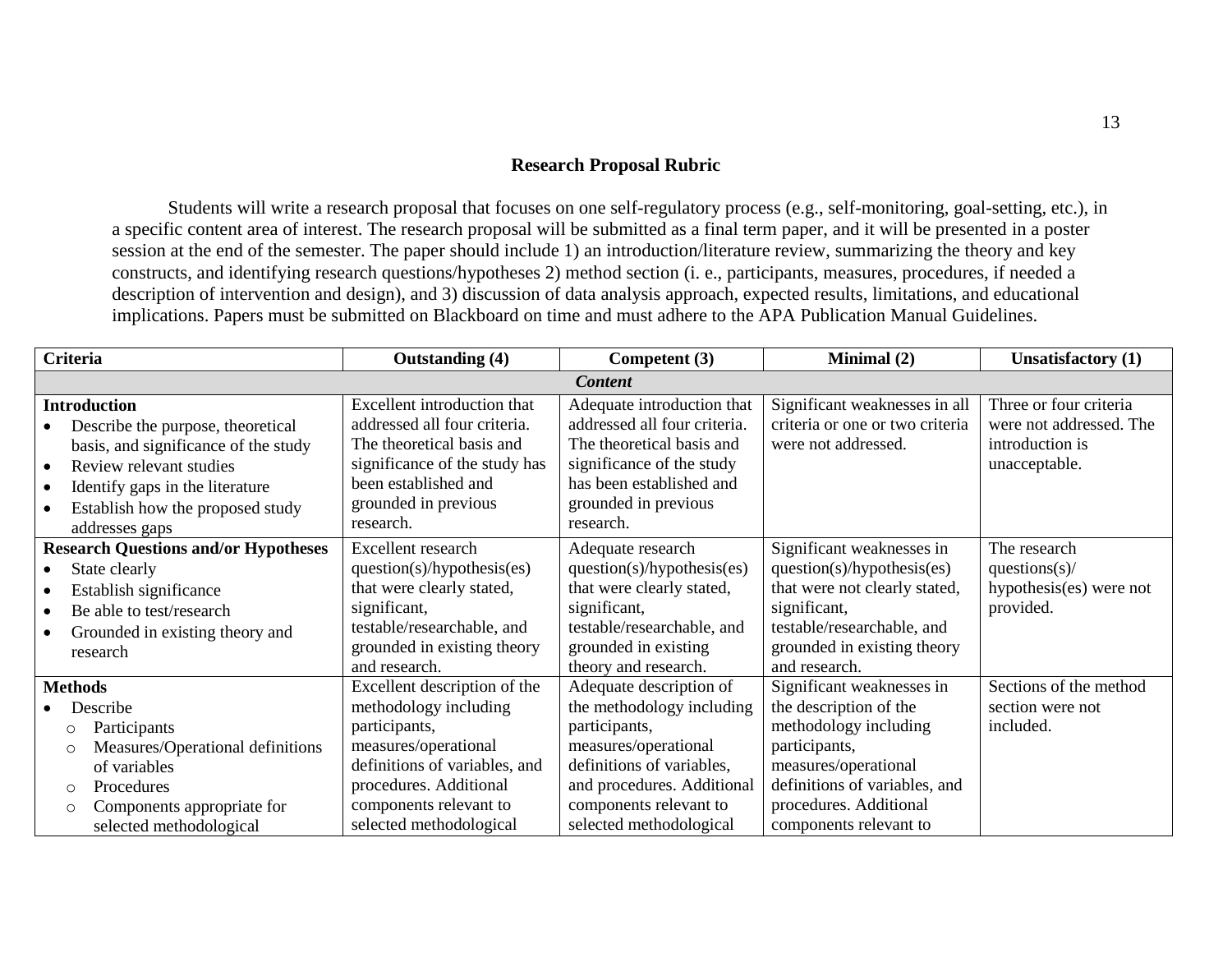| approach(quantitative/qualitative)                      | approach (quantitative and<br>qualitative) were fully<br>addressed. These<br>components may include<br>design, intervention,<br>reliability, and validity of<br>data collection methods and<br>subjective lens. | approach (quantitative and<br>qualitative) but with some<br>weaknesses.                                                                                                                    | selected methodological<br>approach (quantitative and<br>qualitative).                                                                                                                                           |                                                                               |
|---------------------------------------------------------|-----------------------------------------------------------------------------------------------------------------------------------------------------------------------------------------------------------------|--------------------------------------------------------------------------------------------------------------------------------------------------------------------------------------------|------------------------------------------------------------------------------------------------------------------------------------------------------------------------------------------------------------------|-------------------------------------------------------------------------------|
| <b>Data Analysis and Expected Results</b>               | Excellent description of                                                                                                                                                                                        | Adequate description of                                                                                                                                                                    | Significant weaknesses in                                                                                                                                                                                        | Appropriate data analysis                                                     |
| Describe data analysis plan<br>Discuss expected results | appropriate statistical<br>techniques (descriptive,<br>inferential statistics for<br>quantitative research) and/or<br>coding procedures<br>(qualitative research) and<br>expected results.                      | appropriate statistical<br>techniques (descriptive,<br>inferential statistics for<br>quantitative research)<br>and/or coding procedures<br>(qualitative research) and<br>expected results. | the description of<br>appropriate statistical<br>techniques (descriptive,<br>inferential statistics for<br>quantitative research) and/or<br>coding procedures<br>(qualitative research) and<br>expected results. | techniques and/or<br>description of expected<br>results were not<br>provided. |
| <b>Limitations and Educational</b>                      | <b>Excellent discussion of</b>                                                                                                                                                                                  | Adequate discussion of                                                                                                                                                                     | Significant weaknesses in                                                                                                                                                                                        | Discussion of limitations                                                     |
| <b>Implications</b><br><b>Identify limitations</b>      | appropriate limitations and<br>educational implications of                                                                                                                                                      | appropriate limitations and<br>educational implications                                                                                                                                    | the discussion of limitations<br>and educational                                                                                                                                                                 | and educational<br>implications was not                                       |
| Discuss implications of proposed                        | proposed research.                                                                                                                                                                                              | of proposed research.                                                                                                                                                                      | implications. Few were                                                                                                                                                                                           | provided.                                                                     |
| work                                                    |                                                                                                                                                                                                                 | Some critical limitations<br>or implications were not<br>addressed.                                                                                                                        | identified and/or were<br>inappropriate.                                                                                                                                                                         |                                                                               |
|                                                         |                                                                                                                                                                                                                 | <b>Additional Elements</b>                                                                                                                                                                 |                                                                                                                                                                                                                  |                                                                               |
| <b>Use of Peer-Reviewed Research</b>                    | Contains references to ten or<br>more relevant empirical<br>studies                                                                                                                                             | Contains references to at<br>least ten studies, the<br>majority of which are<br>relevant.                                                                                                  | Contains references to at<br>least ten studies but most are<br>irrelevant.                                                                                                                                       | Does not include at least<br>ten peer-reviewed<br>studies.                    |

14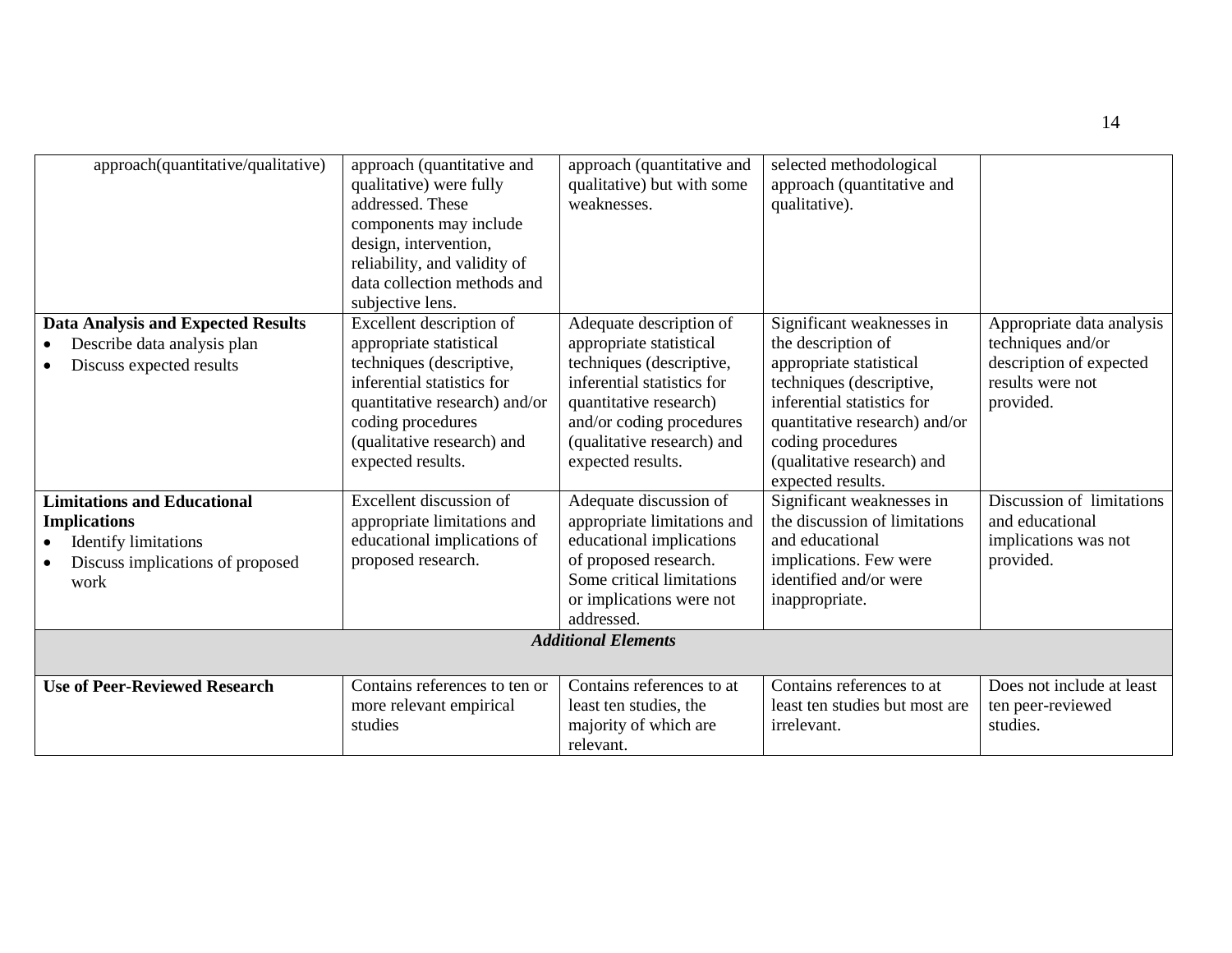| <b>Discussion of the Literature</b>        | Clearly spoken, topic-       | Most topic-specific jargon  | Overuse of jargon and        | Fragmented and unclear      |
|--------------------------------------------|------------------------------|-----------------------------|------------------------------|-----------------------------|
|                                            | specific jargon are defined; | are defined or inclusion of | quotes that are lengthy or   | discussion; over reliance   |
|                                            | does not rely on quotes from | some lengthy or             | inappropriate; a synthesis   | on quotes interrupts the    |
|                                            | papers; includes quotes      | inappropriate quotes; a     | graphic and description are  | flow of the content and     |
|                                            | strategically where          | synthesis graphic and       | included in the work.        | leaves little room for      |
|                                            | appropriate; a synthesis     | description are included in |                              | student's synthesis; a      |
|                                            | graphic and description are  | the work.                   |                              | synthesis graphic and       |
|                                            | included in the work.        |                             |                              | description are not         |
|                                            |                              |                             |                              | included in the work.       |
| <b>Abstract</b>                            | Clearly and sequentially     | Gives a general overview    | Does not provide a clear     | Key components are not      |
|                                            | conveys the content of the   | of the paper topic, but     | representation of paper      | included such as the        |
|                                            | paper                        | there is no sequential      | contents                     | research design, purpose,   |
|                                            |                              | elaboration of contents     |                              | and possible                |
|                                            |                              |                             |                              | implications.               |
| <b>Writing Style</b>                       | Paper is coherent concise    | Paper is coherent concise   | Paper conveys the main       | Paper is incoherent         |
|                                            | and well-structured with a   | and well-structured with a  | points of the topic but      | and/or overly wordy with    |
|                                            | clear purpose.               | clear purpose and few       | additional revisions are     | little structure or purpose |
|                                            |                              | errors.                     | needed.                      |                             |
| <b>Technical Merit (spelling, grammar,</b> | Error free                   | A few minor errors          | Several errors or incoherent | Numerous errors             |
| typographical errors)                      |                              |                             | sentences                    |                             |
| <b>Citation of sources</b>                 | Appropriate citation of      | A few mission citations     | Several missing citations    | Lack of citations           |
|                                            | sources                      |                             |                              |                             |
| Paper guidelines and APA style             | APA guidelines were          | APA guidelines were         | APA guidelines were used     | APA style was not used.     |
| (references, levels of heading, margins)   | followed                     | followed with a few         | but there are several        |                             |
|                                            |                              | instances of incorrect      | instances of incorrect       |                             |
|                                            |                              | formatting and style        | formatting and style         |                             |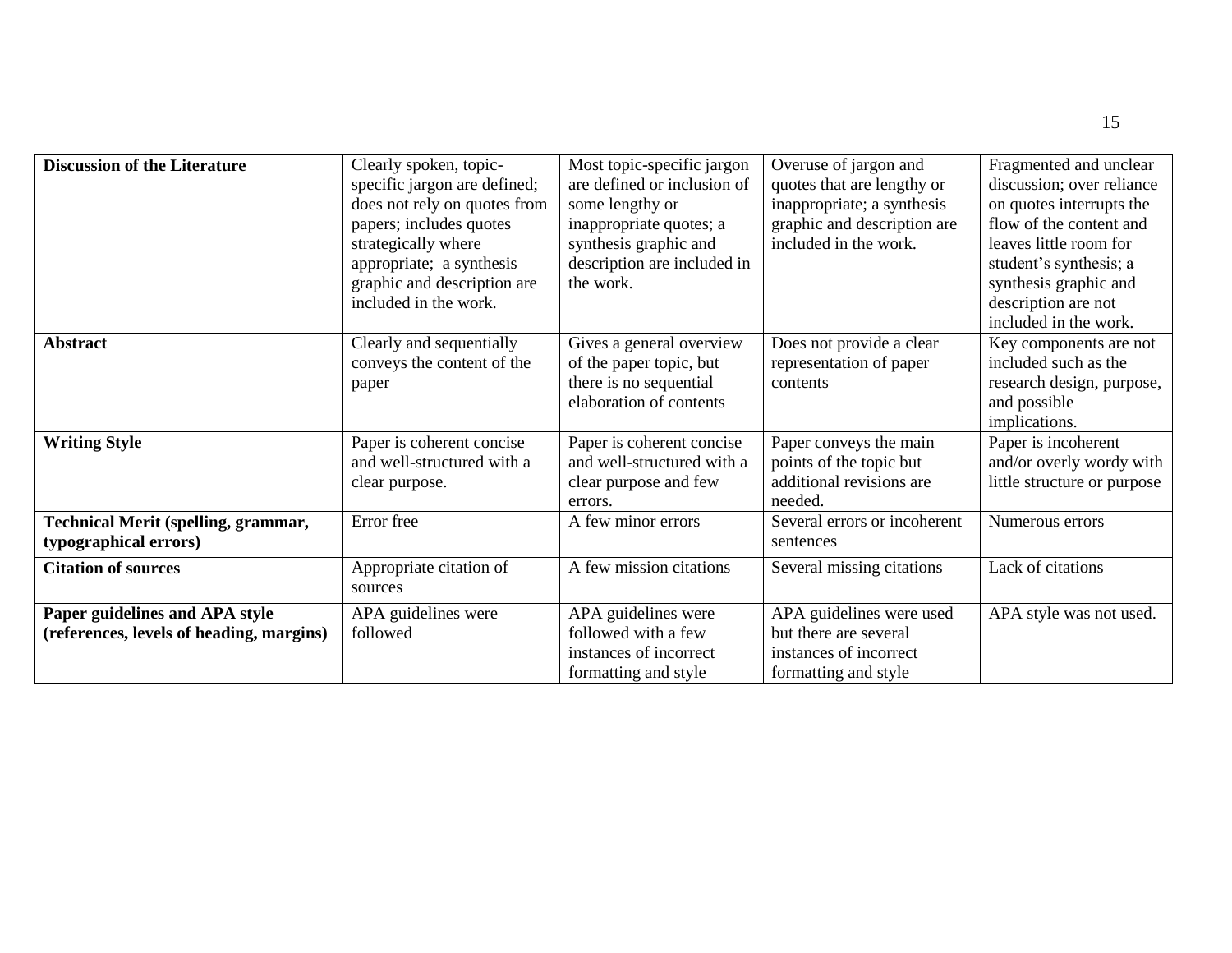| KODKIO I OK I OD I DR I KODDI (1711101 |                           |                           |                            |                         |
|----------------------------------------|---------------------------|---------------------------|----------------------------|-------------------------|
| <b>Exemplary (10)</b>                  | <b>Adequate (8-9)</b>     | Marginal (6-7)            | Inadequate $(1-5)$         | Unacceptable/No         |
|                                        |                           |                           |                            | <b>Presentation (0)</b> |
| Keeps within the time                  | Good overall              | Presentation provides     | Weak overall               | Completely              |
| limits; reflects poise,                | presentation, but may be  | relevant information, but | presentation that reflects | unsatisfactory          |
| clarity, knowledge and                 | lacking in one or two of  | demonstrates only a       | very little knowledge of   | presentation, with no   |
| interest in the content                | the criteria specified in | limited understanding of  | topic or project. May      | reasonable reference to |
| being presented; reflects              | exemplary response.       | the topic or project.     | appear very poorly         | topic or project; or no |
| a high level of                        | May seem a little less    | Style, handouts, or       | prepared, or may not       | presentation made.      |
| preparation; make                      | polished or prepared,     | visual aids may be less   | have followed              |                         |
| effective use of                       | may be vague in some      | than inadequate.          | directions. Handouts or    |                         |
| handouts,                              | place, or may fail to     |                           | visual aids may be         |                         |
| demonstrations;                        | completely engage the     |                           | inadequate or lacking.     |                         |
| describes very clearly                 | audience.                 |                           |                            |                         |
| the treatment(s) under                 |                           |                           |                            |                         |
| consideration; keeps the               |                           |                           |                            |                         |
| audience engaged;                      |                           |                           |                            |                         |
| provides information of                |                           |                           |                            |                         |
| interest and value to                  |                           |                           |                            |                         |
| audience.                              |                           |                           |                            |                         |

## **RUBRIC FOR POSTER PRESENTATION**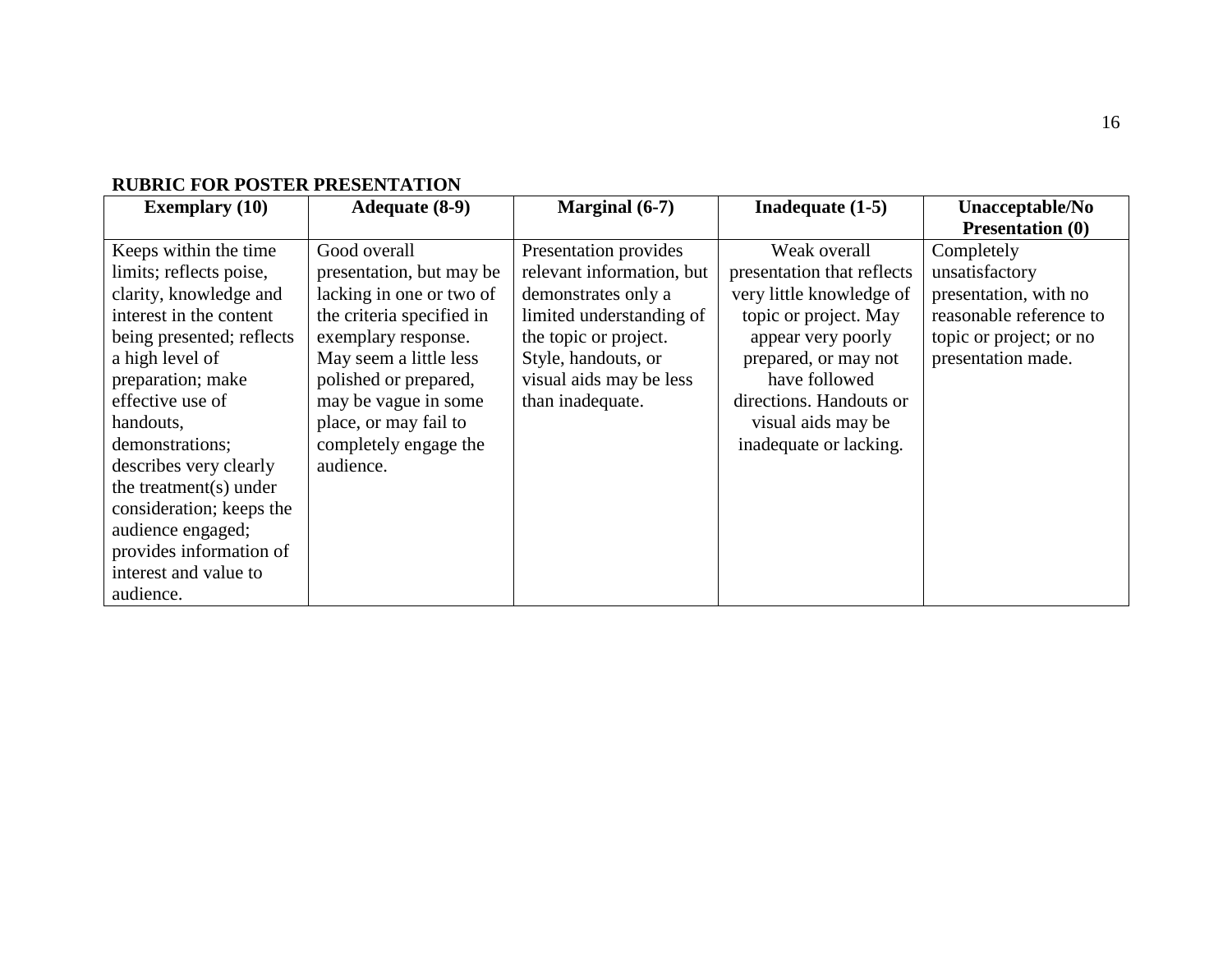## **RUBRIC FOR COMPARISON OF MOTIVATION AND SELF-REGULATED LEARNING THEORETICAL PERSPECTIVES**

| <b>Exemplary</b> (10)                                                                                                                                                                                                                                                                                                                                                   | Adequate (8-9)                                                                                                                                                                                                                                                                                                                                                         | Marginal $(6-7)$                                                                                                                                                                                                                                                                                                                            | Inadequate $(1-5)$                                                                                                                                                                                                                          | Unacceptable/No                                                     |
|-------------------------------------------------------------------------------------------------------------------------------------------------------------------------------------------------------------------------------------------------------------------------------------------------------------------------------------------------------------------------|------------------------------------------------------------------------------------------------------------------------------------------------------------------------------------------------------------------------------------------------------------------------------------------------------------------------------------------------------------------------|---------------------------------------------------------------------------------------------------------------------------------------------------------------------------------------------------------------------------------------------------------------------------------------------------------------------------------------------|---------------------------------------------------------------------------------------------------------------------------------------------------------------------------------------------------------------------------------------------|---------------------------------------------------------------------|
|                                                                                                                                                                                                                                                                                                                                                                         |                                                                                                                                                                                                                                                                                                                                                                        |                                                                                                                                                                                                                                                                                                                                             |                                                                                                                                                                                                                                             | <b>Presentation (0)</b>                                             |
| The work includes an<br>excellent comparison of<br>two theoretical<br>perspectives related to<br>self-regulation and<br>motivation. The writing<br>is thorough, thoughtful,<br>correctly done, and<br>submitted on time.<br>Similarities and<br>differences are described<br>between two theoretical<br>perspectives with at least<br>five references and a<br>graphic. | The work includes an<br>adequate comparison of<br>two theoretical<br>perspectives related to<br>self-regulation and<br>motivation. The writing<br>is thorough, thoughtful,<br>correctly done, and<br>submitted on time.<br>Similarities and<br>differences are described<br>between two theoretical<br>perspectives with at least<br>five references and a<br>graphic. | The work includes a<br>comparison of two<br>theoretical perspectives<br>related to self-regulation<br>and motivation. The<br>writing is unclear or<br>incomplete, and<br>submitted on time.<br>Similarities and<br>differences are described<br>between two theoretical<br>perspectives with less<br>than five references and<br>a graphic. | There are significant<br>weaknesses in the<br>comparison of two<br>theoretical perspectives<br>related to self-regulation<br>and motivation. The<br>writing is not thorough,<br>thoughtful, correctly<br>done, and/or submitted<br>on time. | The comparison is<br>poorly done and/or is not<br>submitted on time |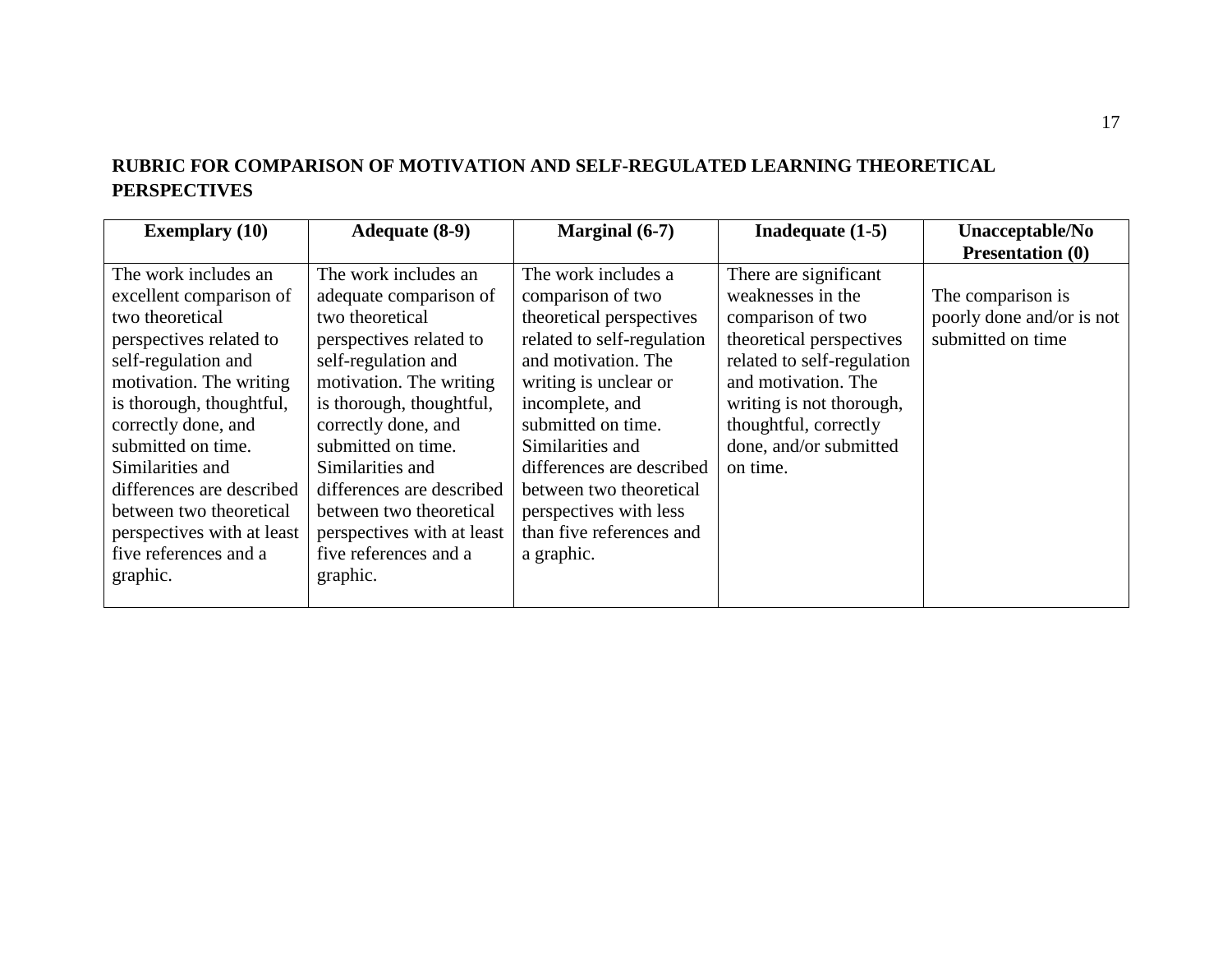| <b>Exemplary</b> (10)     | <b>Adequate (8-9)</b>     | Marginal (6-7)           | Inadequate $(1-5)$      | Unacceptable/No         |
|---------------------------|---------------------------|--------------------------|-------------------------|-------------------------|
|                           |                           |                          |                         | <b>Presentation (0)</b> |
| The work includes an      | The work includes an      | The work includes the    | There are significant   |                         |
| excellent research design | adequate research design  | research design for the  | weaknesses in the       | The project is poorly   |
| for the self-change       | for the self-change       | self-change project      | research design for the | done and/or is not      |
| project including a brief | project including a brief | including a brief        | self-change project     | submitted on time       |
| introduction, method,     | introduction, method,     | introduction, method,    | including related to a  |                         |
| data analysis, and        | data analysis, and        | data analysis, and       | brief introduction.     |                         |
| conclusion section.       | conclusion section.       | conclusion section.      | method, data analysis,  |                         |
| There is an alignment     | There is an alignment     | There are some issues    | and/or conclusion       |                         |
| between the purpose,      | between the purpose,      | related to the alignment | section.                |                         |
| research design, data     | research design, data     | and/or interpretation    |                         |                         |
| analysis, and conclusion  | analysis, and conclusion  | between the purpose,     |                         |                         |
| of the project.           | of the project.           | research design, data    |                         |                         |
|                           |                           | analysis, and conclusion |                         |                         |
|                           |                           | of the project.          |                         |                         |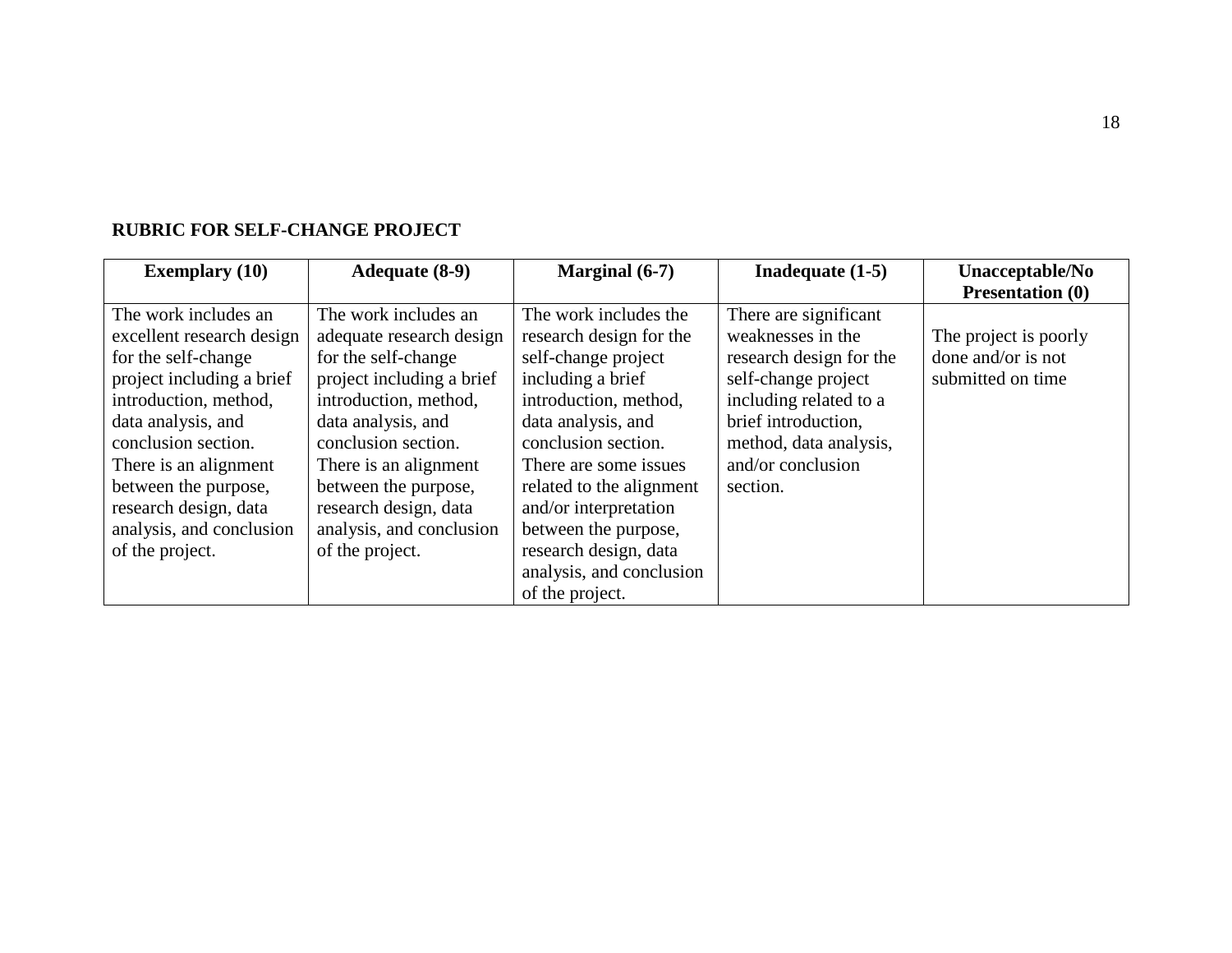# **RUBRIC FOR ARTICLE CRITIQUE**

| <b>Exemplary</b> (10)    | <b>Adequate (8-9)</b>    | Marginal $(6-7)$         | Inadequate $(1-5)$        | Unacceptable/No         |
|--------------------------|--------------------------|--------------------------|---------------------------|-------------------------|
|                          |                          |                          |                           | <b>Presentation (0)</b> |
| The work includes an     | The work includes an     | The work includes a      | There are significant     | Evaluation is poorly    |
| excellent summary and    | adequate summary and     | marginal summary and     | weaknesses in the         | done and/or is not      |
| reflection of a peer-    | reflection of a peer-    | reflection of a peer-    | summary and reflection    | submitted on time.      |
| reviewed, empirical      | reviewed, empirical      | reviewed, empirical      | of a peer-reviewed,       |                         |
| article related to self- | article related to self- | article related to self- | empirical article related |                         |
| regulation and           | regulation and           | regulation and           | to self-regulation and    |                         |
| motivation. The writing  | motivation. The writing  | motivation. The writing  | motivation. The writing   |                         |
| is thorough, thoughtful, | is thorough, thoughtful, | is not thorough,         | is thorough, thoughtful,  |                         |
| correctly done, and      | correctly done, and      | thoughtful, correctly    | correctly done, and       |                         |
| submitted on time.       | submitted on time.       | done. The work is        | submitted on time.        |                         |
|                          |                          | submitted on time.       |                           |                         |
|                          |                          |                          |                           |                         |